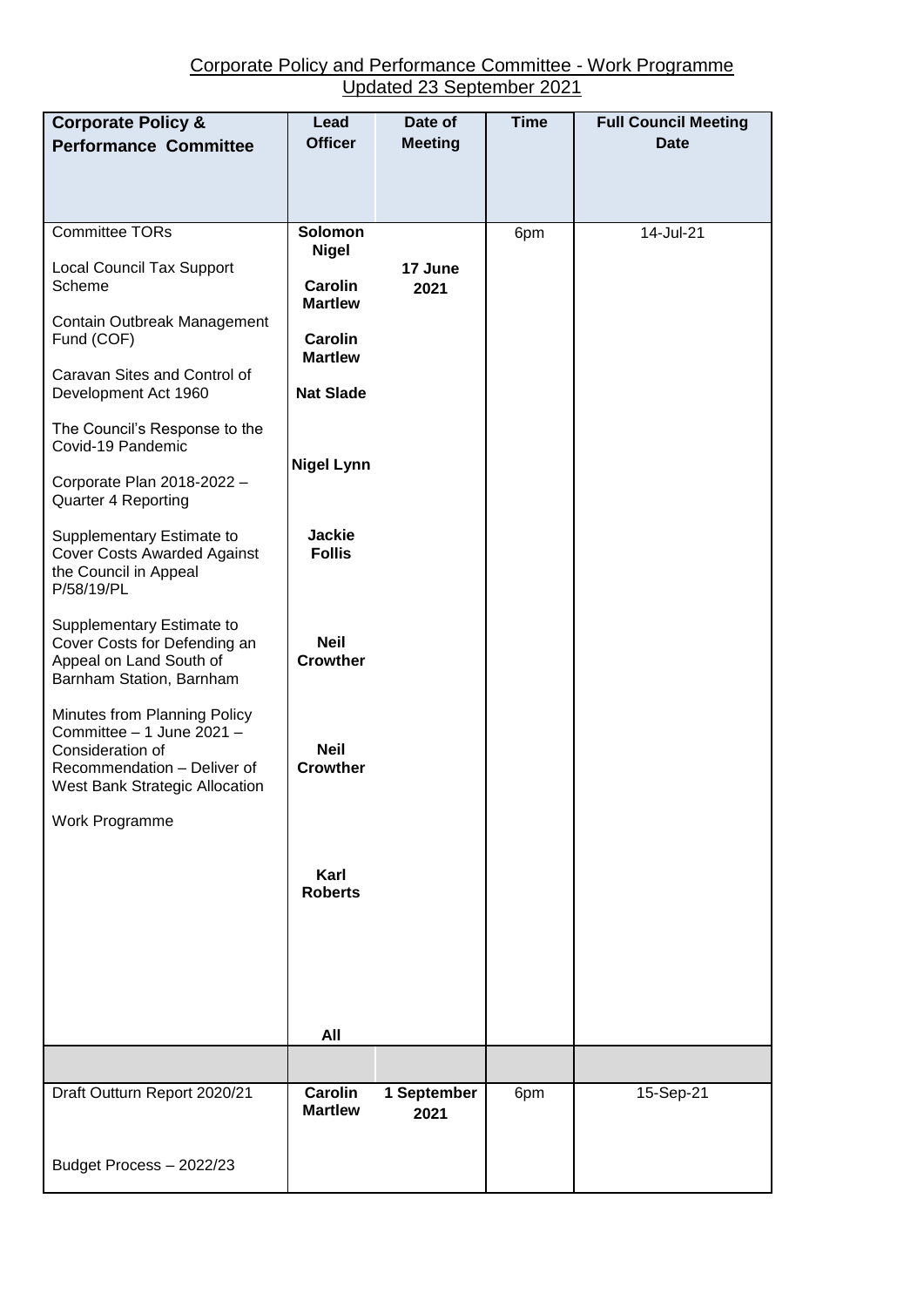## Corporate Policy and Performance Committee - Work Programme Updated 23 September 2021

| Feedback Report from Outside<br>Body - Greater Brighton<br>Economic Board - 20 July 2021<br>Feedback report - Update on<br><b>County Local Committees</b><br>including Joint Arun Area<br>Committees | <b>Carolin</b><br><b>Martlew</b><br><b>Denise</b><br><b>Vine</b>                   |                    |     |           |
|------------------------------------------------------------------------------------------------------------------------------------------------------------------------------------------------------|------------------------------------------------------------------------------------|--------------------|-----|-----------|
| Feedback report - Joint Climate<br>Change Board - confirmation of<br>Outside Body Representative<br>and Feedback Report following<br>meeting on 7 July 2021                                          | <b>Jackie</b><br><b>Follis</b>                                                     |                    |     |           |
|                                                                                                                                                                                                      | <b>Verbal and</b><br><b>Feedback</b><br>report from<br><b>Cllr</b><br>Staniforth - |                    |     |           |
|                                                                                                                                                                                                      | <b>TBC</b>                                                                         |                    |     |           |
| Financial Prospects 2021/22 to<br>2025/26                                                                                                                                                            | <b>Carolin</b><br><b>Martlew</b>                                                   | 14 October<br>2021 | 6pm | 10-Nov-21 |
| <b>Carbon Reduction Strategy</b><br>Developing a District Vision for                                                                                                                                 | William<br>Page<br><b>Jackie</b><br><b>Follis</b>                                  |                    |     |           |
| the Council<br>Bognor Regis Beach Access<br>Options Appraisal -<br>Recommendations from<br>Environment & Neighbourhood<br>Committee - 23 September<br>2021                                           | Roger<br><b>Spencer</b>                                                            |                    |     |           |
| Changing Place Toilets -<br>Expression of Interest -<br>Recommendations from<br>Environment & Neighbourhood<br>Services Committee - 23<br>September 2021                                             | <b>Nat</b><br><b>Slade</b>                                                         |                    |     |           |
| Urgent Decisions Taken by the<br>Chief Executive Under the<br>Scheme of Delegation                                                                                                                   | <b>Nigel</b><br>Lynn                                                               |                    |     |           |